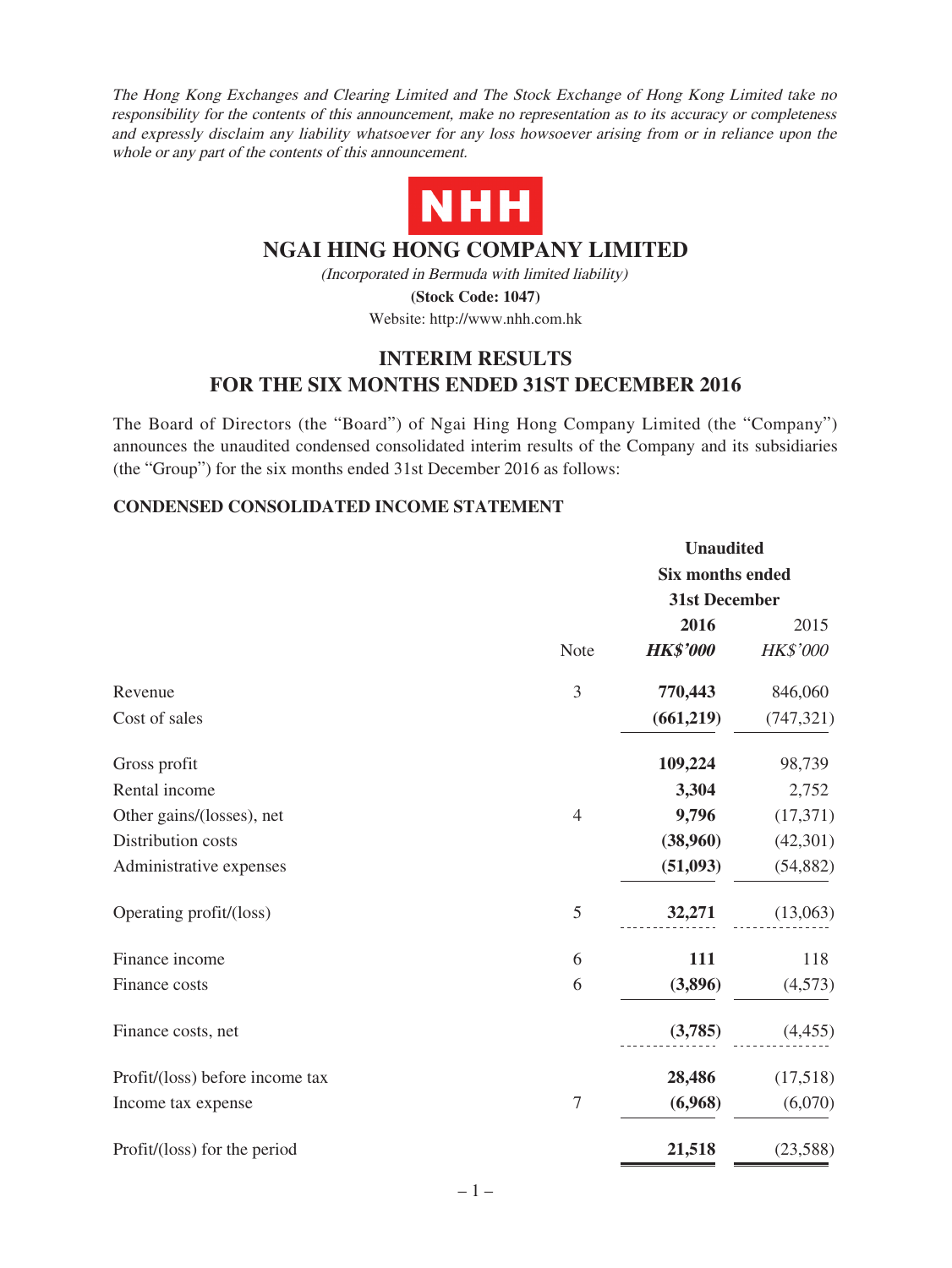|                                                             |             | <b>Unaudited</b><br>Six months ended |                 |  |
|-------------------------------------------------------------|-------------|--------------------------------------|-----------------|--|
|                                                             |             |                                      |                 |  |
|                                                             |             | 31st December                        |                 |  |
|                                                             |             | 2016                                 | 2015            |  |
|                                                             | <b>Note</b> | <b>HK\$'000</b>                      | <b>HK\$'000</b> |  |
| Attributable to:                                            |             |                                      |                 |  |
| Equity holders of the Company                               |             | 19,870                               | (24,605)        |  |
| Non-controlling interests                                   |             | 1,648                                | 1,017           |  |
|                                                             |             | 21,518                               | (23,588)        |  |
| Earnings/(loss) per share for profit/(loss) attributable to |             |                                      |                 |  |
| the equity holders of the Company during the period         |             |                                      |                 |  |
| (expressed in HK cent per share)                            |             |                                      |                 |  |
| – Basic                                                     | 9           | 5.38                                 | (6.66)          |  |
| - Diluted                                                   | 9           | 5.38                                 | (6.66)          |  |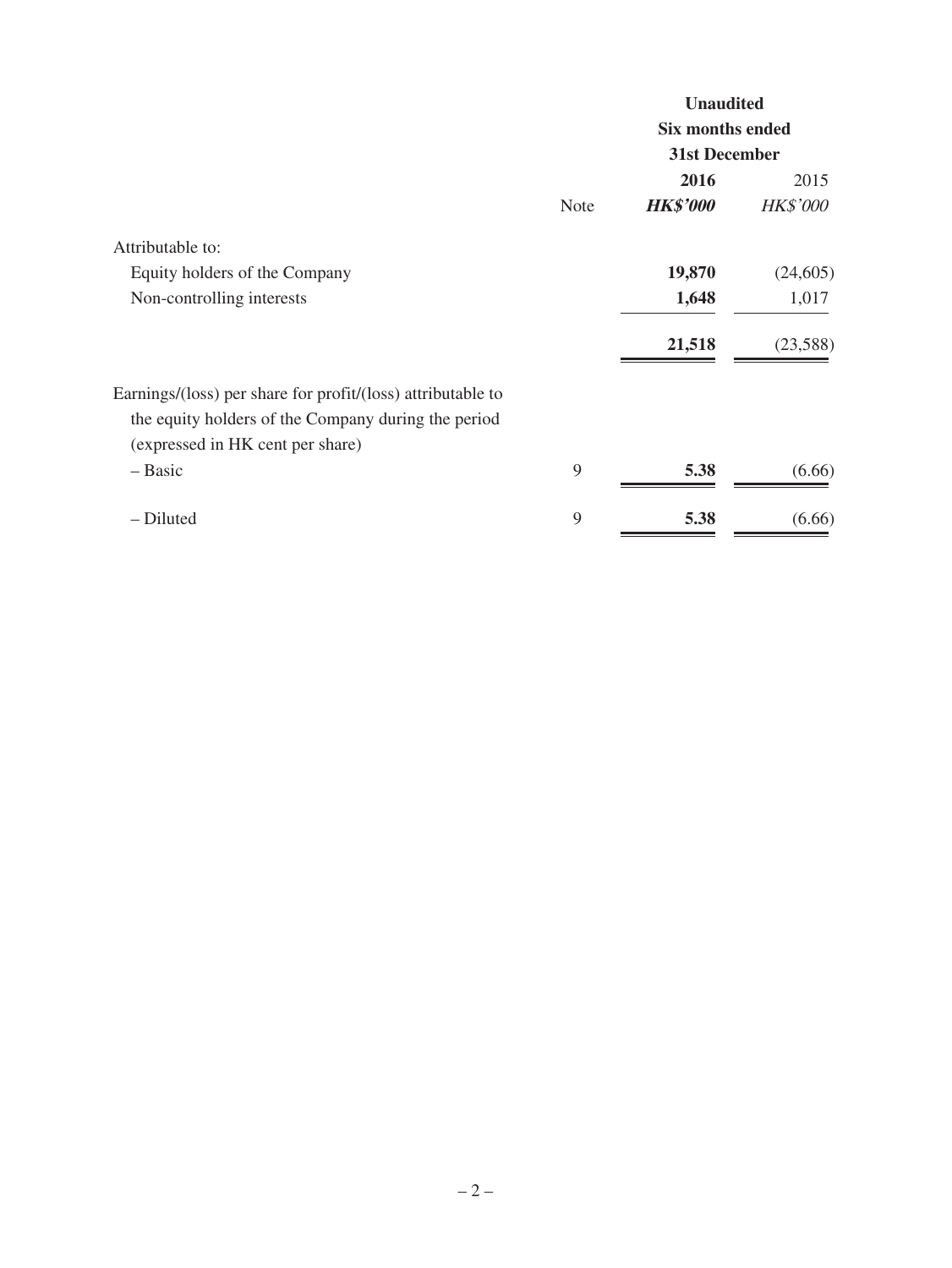# **CONDENSED CONSOLIDATED STATEMENT OF COMPREHENSIVE INCOME**

| <b>Unaudited</b>                         |                 |  |
|------------------------------------------|-----------------|--|
| <b>Six months ended</b><br>31st December |                 |  |
|                                          |                 |  |
| <b>HK\$'000</b>                          | <b>HK\$'000</b> |  |
| 21,518                                   | (23,588)        |  |
|                                          |                 |  |
|                                          |                 |  |
|                                          |                 |  |
| (14,958)                                 | (14,515)        |  |
| (14,958)                                 | (14,515)        |  |
| 6,560                                    | (38, 103)       |  |
|                                          |                 |  |
| 5,042                                    | (38, 845)       |  |
| 1,518                                    | 742             |  |
| 6,560                                    | (38, 103)       |  |
|                                          |                 |  |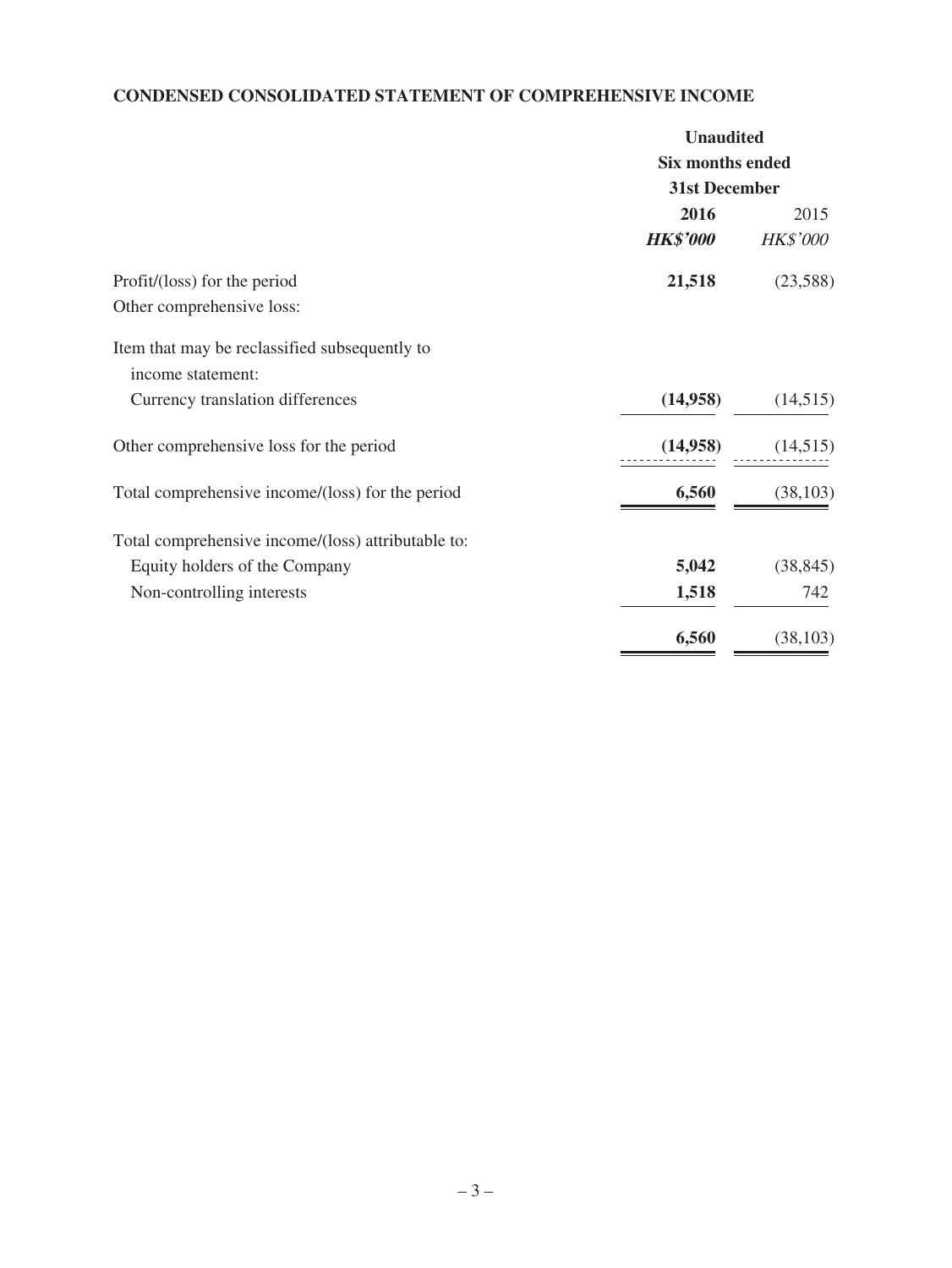### **CONDENSED CONSOLIDATED BALANCE SHEET**

|                                             |      | <b>Unaudited</b> | Audited   |
|---------------------------------------------|------|------------------|-----------|
|                                             |      | 31st December    | 30th June |
|                                             |      | 2016             | 2016      |
|                                             | Note | <b>HK\$'000</b>  | HK\$'000  |
| <b>ASSETS</b>                               |      |                  |           |
| Non-current assets                          |      |                  |           |
| Property, plant and equipment               |      | 113,375          | 118,172   |
| Leasehold land and land use rights          |      | 18,426           | 22,397    |
| Investment properties                       |      | 120,801          | 106,050   |
| Available-for-sale financial asset          |      | 2,000            | 2,000     |
| Deferred income tax assets                  |      | 5,860            | 6,052     |
| Prepayment for property, plant and          |      |                  |           |
| equipment and renovation costs              |      | 5,278            | 1,339     |
|                                             |      | 265,740          | 256,010   |
| <b>Current</b> assets                       |      |                  |           |
| Inventories                                 |      | 228,103          | 228,571   |
| Trade and bills receivables                 | 10   | 259,494          | 248,086   |
| Other receivables, prepayments and deposits |      | 23,766           | 17,347    |
| Income tax recoverable                      |      | 463              | 248       |
| Restricted bank deposits                    |      | 22,346           | 23,256    |
| Cash and bank balances                      |      | 92,134           | 73,821    |
|                                             |      | 626,306          | 591,329   |
| Total assets                                |      | 892,046          | 847,339   |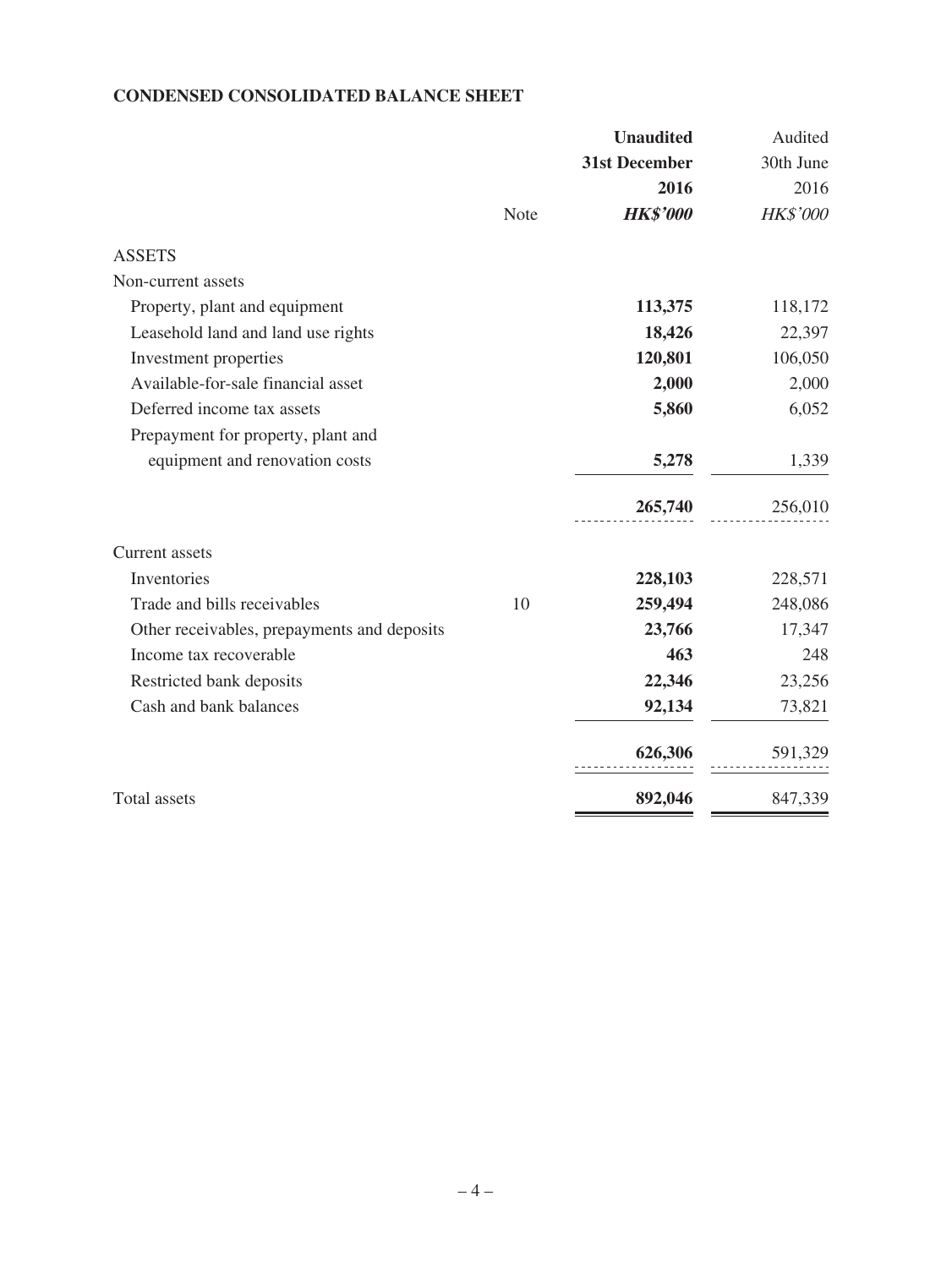|                                                |      | <b>Unaudited</b> | Audited   |
|------------------------------------------------|------|------------------|-----------|
|                                                |      | 31st December    | 30th June |
|                                                |      | 2016             | 2016      |
|                                                | Note | <b>HK\$'000</b>  | HK\$'000  |
| <b>EQUITY</b>                                  |      |                  |           |
| Capital and reserves attributable to the       |      |                  |           |
| Company's equity holders                       |      |                  |           |
| Share capital                                  |      | 36,920           | 36,920    |
| Share premium                                  |      | 62,466           | 62,466    |
| Other reserves                                 |      | 35,075           | 49,903    |
| Retained earnings                              |      | 305,918          | 286,048   |
|                                                |      | 440,379          | 435,337   |
| Non-controlling interests                      |      | 20,149           | 20,384    |
| Total equity                                   |      | 460,528          | 455,721   |
| <b>LIABILITIES</b>                             |      |                  |           |
| Non-current liabilities                        |      |                  |           |
| Deferred income tax liabilities                |      | 6,238            | 6,151     |
| <b>Current liabilities</b>                     |      |                  |           |
| Trade payables                                 | 11   | 65,962           | 72,875    |
| Other payables, deposits received and accruals |      | 30,124           | 24,079    |
| <b>Borrowings</b>                              |      | 321,635          | 280,843   |
| Derivative financial instruments               |      |                  | 584       |
| Income tax payable                             |      | 7,559            | 7,086     |
|                                                |      | 425,280          | 385,467   |
| <b>Total liabilities</b>                       |      | 431,518          | 391,618   |
| Total equity and liabilities                   |      | 892,046          | 847,339   |
| Net current assets                             |      | 201,026          | 205,862   |
| Total assets less current liabilities          |      | 466,766          | 461,872   |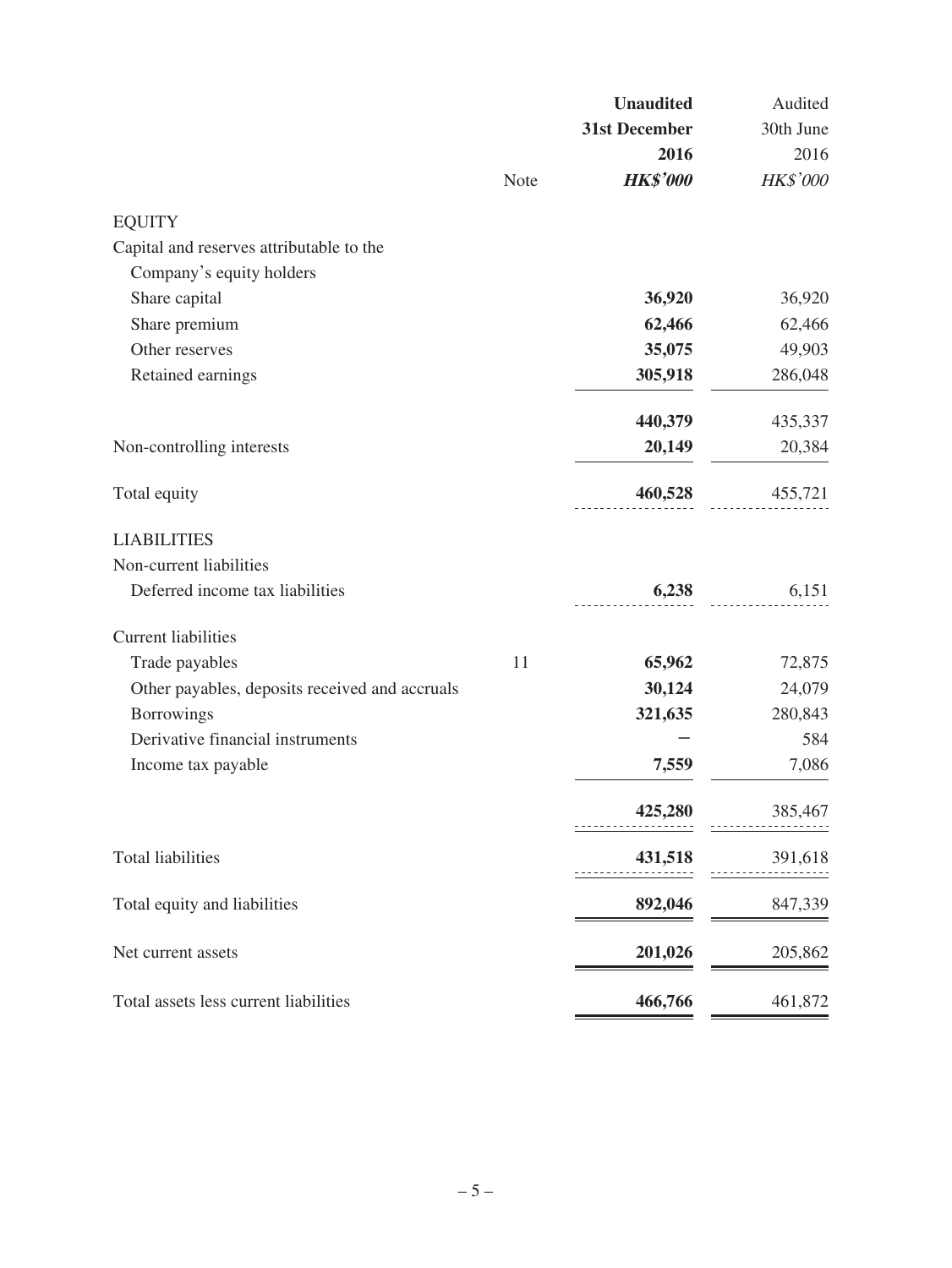#### Notes

#### **1 Basis of preparation**

The condensed consolidated interim financial information for the six months ended 31st December 2016 has been prepared in accordance with Hong Kong Accounting Standard ("HKAS") 34 "Interim Financial Reporting". This condensed consolidated interim financial information should be read in conjunction with the annual financial statements for the year ended 30th June 2016, which have been prepared in accordance with Hong Kong Financial Reporting Standards ("HKFRSs").

#### **2 Accounting policies**

Except as described below, the accounting policies applied are consistent with those of the annual financial statements for the year ended 30th June 2016, as described in those annual financial statements.

Taxes on income in the interim periods are accrued using the tax rate that would be applicable to expected total annual earnings.

There are no other amended standards or interpretations that are effective for the first time for this interim period that could be expected to have a material impact on the Group.

The following new standards and amendments to standards have been issued but are not effective for the financial year beginning 1st July 2016 and have not been early adopted by the Group:

| Revenue from Contracts with Customers <sup>2</sup> |
|----------------------------------------------------|
|                                                    |
| Classification and Measurement of Share-based      |
|                                                    |
|                                                    |
| Sale or Contribution of Assets between an Investor |
| and its Associate or Joint Venture <sup>4</sup>    |
|                                                    |

(1) Effective for annual periods beginning on or after 1st January 2017

(2) Effective for annual periods beginning on or after 1st January 2018

(3) Effective for annual periods beginning on or after 1st January 2019

(4) Effective for annual periods beginning on or after a date to be determined

The Directors anticipate that the adoption of above new standards and amendments to standards will not result in a significant impact on the results and financial position of the Group.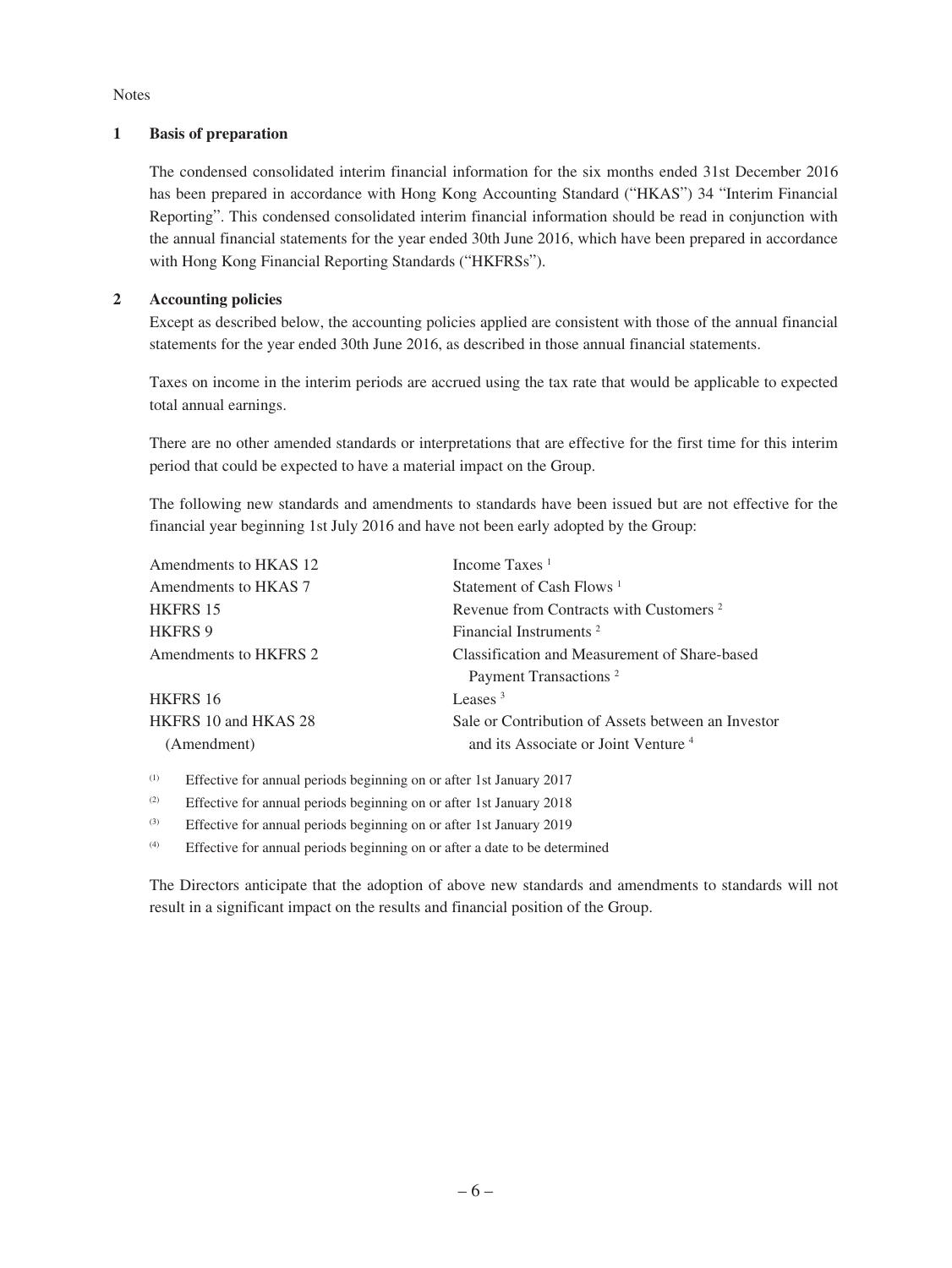#### **3 Revenue and segment information**

|                                 | <b>Unaudited</b><br>Six months ended<br>31st December |                 |  |
|---------------------------------|-------------------------------------------------------|-----------------|--|
|                                 |                                                       |                 |  |
|                                 | 2016<br>2015                                          |                 |  |
|                                 | <b>HK\$'000</b>                                       | <b>HK\$'000</b> |  |
| Turnover                        |                                                       |                 |  |
| Sales of goods                  | 769,329                                               | 844,267         |  |
| Provision of logistics services | 1,114                                                 | 1,793           |  |
|                                 | 770,443                                               | 846,060         |  |

The Group is principally engaged in the manufacturing and trading of plastic materials, pigments, colorants, compounded plastic resins and engineering plastic products.

The chief operating decision-maker ("CODM") has been identified as the Executive Directors of the Company. Management has determined the operating segments based on the reports reviewed by the CODM that are used to assess performance and allocate resources. The CODM considers the business from the operations nature and the type of products perspective, including the trading of plastic materials ("Trading"), manufacturing and sale of colorants, pigments and compounded plastic resins ("Colorants"), manufacturing and sale of engineering plastic products ("Engineering plastic") and other corporate and business activities including the provision of logistic services ("Others").

Each of the Group's operating segments represents a strategic business unit that is managed by different business unit leaders. Inter-segment transactions are entered into under the normal commercial terms and conditions that would also be available to unrelated third parties. Information provided to the CODM is measured in a manner consistent with that in the condensed consolidated interim financial information.

The CODM assesses the performance of the operating segments based on a measure of revenue and operating profit, which is in a manner consistent with that of the condensed consolidated financial statements.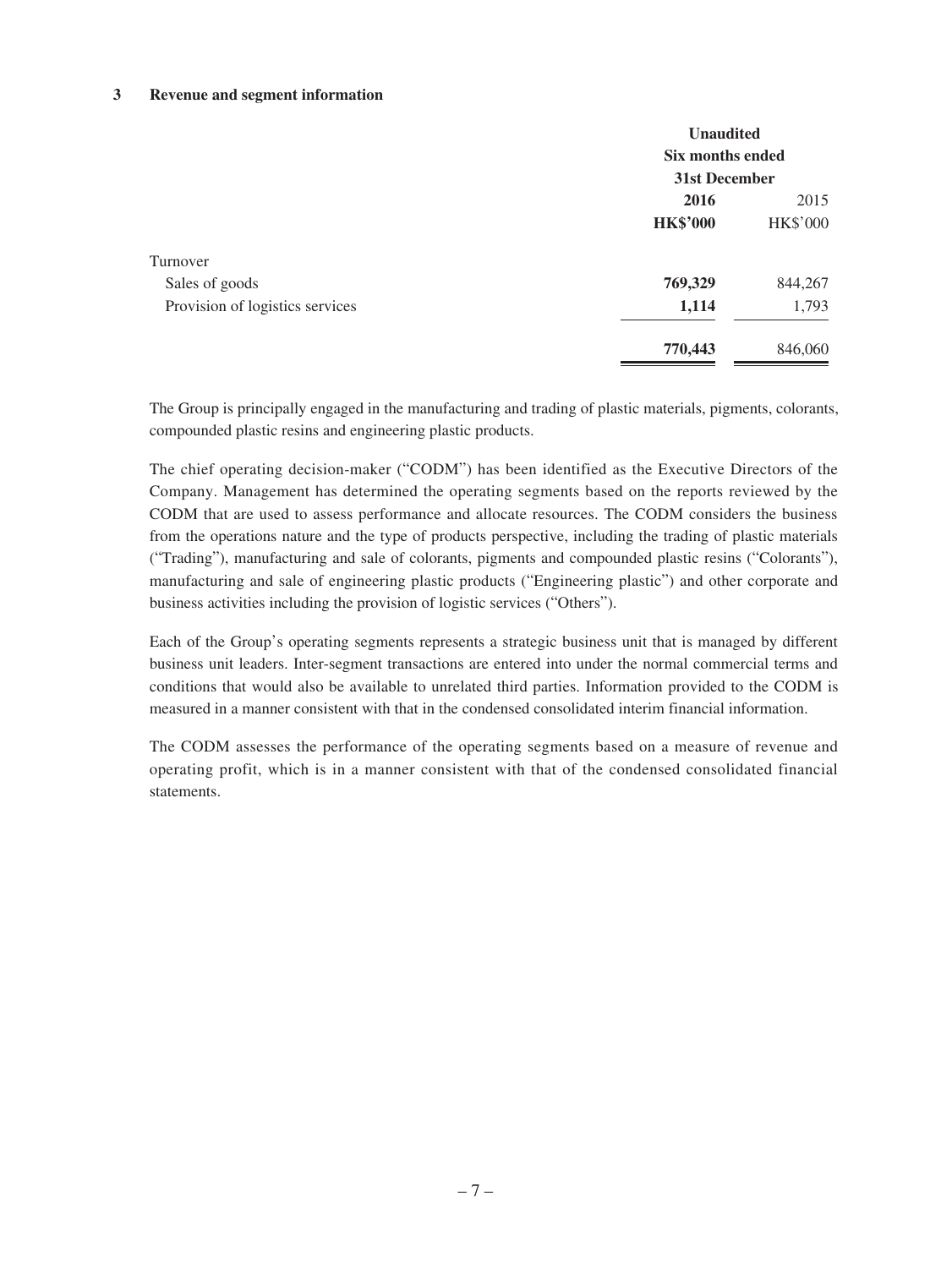The segment information provided to the CODM for the reportable segments for the six months ended 31st December 2016 is as follows:

|                                   | <b>Unaudited</b>                  |                                     |                            |                                  |                          |  |
|-----------------------------------|-----------------------------------|-------------------------------------|----------------------------|----------------------------------|--------------------------|--|
|                                   | <b>Engineering</b>                |                                     |                            |                                  |                          |  |
|                                   | <b>Trading</b><br><b>HK\$'000</b> | <b>Colorants</b><br><b>HK\$'000</b> | plastic<br><b>HK\$'000</b> | <b>Others</b><br><b>HK\$'000</b> | Group<br><b>HK\$'000</b> |  |
| Turnover                          |                                   |                                     |                            |                                  |                          |  |
| – Gross revenue                   | 544,612                           | 166,007                             | 97,687                     | 1,124                            | 809,430                  |  |
| - Inter-segment revenue           | (37, 189)                         | (1,627)                             | (171)                      |                                  | (38,987)                 |  |
| Revenue from external customers   | 507,423                           | 164,380                             | 97,516                     | 1,124                            | 770,443                  |  |
| Segment results                   | (3,875)                           | 29,244                              | 9,139                      | (2, 237)                         | 32,271                   |  |
| Finance income                    | 40                                | 69                                  | $\overline{2}$             |                                  | 111                      |  |
| Finance costs                     | (2,671)                           | (618)                               | (421)                      | (186)                            | (3,896)                  |  |
| (Loss)/profit before income tax   | (6,506)                           | 28,695                              | 8,720                      | (2, 423)                         | 28,486                   |  |
| Income tax expense                |                                   |                                     |                            |                                  | (6,968)                  |  |
| Profit for the period             |                                   |                                     |                            |                                  | 21,518                   |  |
| Non-controlling interests         |                                   |                                     |                            |                                  | (1,648)                  |  |
| Profit attributable to equity     |                                   |                                     |                            |                                  |                          |  |
| holders of the Company            |                                   |                                     |                            |                                  | 19,870                   |  |
| Other information:                |                                   |                                     |                            |                                  |                          |  |
| Additions to non-current assets   |                                   |                                     |                            |                                  |                          |  |
| (other than financial instruments |                                   |                                     |                            |                                  |                          |  |
| and deferred tax assets)          | 407                               | 8,352                               | 4,171                      | 76                               | 13,006                   |  |
| Depreciation of property,         |                                   |                                     |                            |                                  |                          |  |
| plant and equipment               | 340                               | 2,588                               | 3,957                      | 265                              | 7,150                    |  |
| Amortisation of leasehold         |                                   |                                     |                            |                                  |                          |  |
| land and land use rights          | 179                               | 130                                 | 16                         | 39                               | 364                      |  |
| Provision for impairment          |                                   |                                     |                            |                                  |                          |  |
| of inventories                    | 809                               | 347                                 | 375                        | 6                                | 1,537                    |  |
| (Reversal of)/provision for       |                                   |                                     |                            |                                  |                          |  |
| impairment of trade receivables   | (5)                               | 26                                  |                            |                                  | 21                       |  |
| Fair value gains on derivative    |                                   |                                     |                            |                                  |                          |  |
| financial instruments             | (1,122)                           |                                     |                            |                                  | (1,122)                  |  |
| Reversal of impairment of deposit |                                   |                                     |                            |                                  |                          |  |
| for acquisition of properties     |                                   | (8, 148)                            |                            |                                  | (8, 148)                 |  |
| Impairment of property,           |                                   |                                     |                            |                                  |                          |  |
| plant and equipment               |                                   |                                     |                            | 201                              | 201                      |  |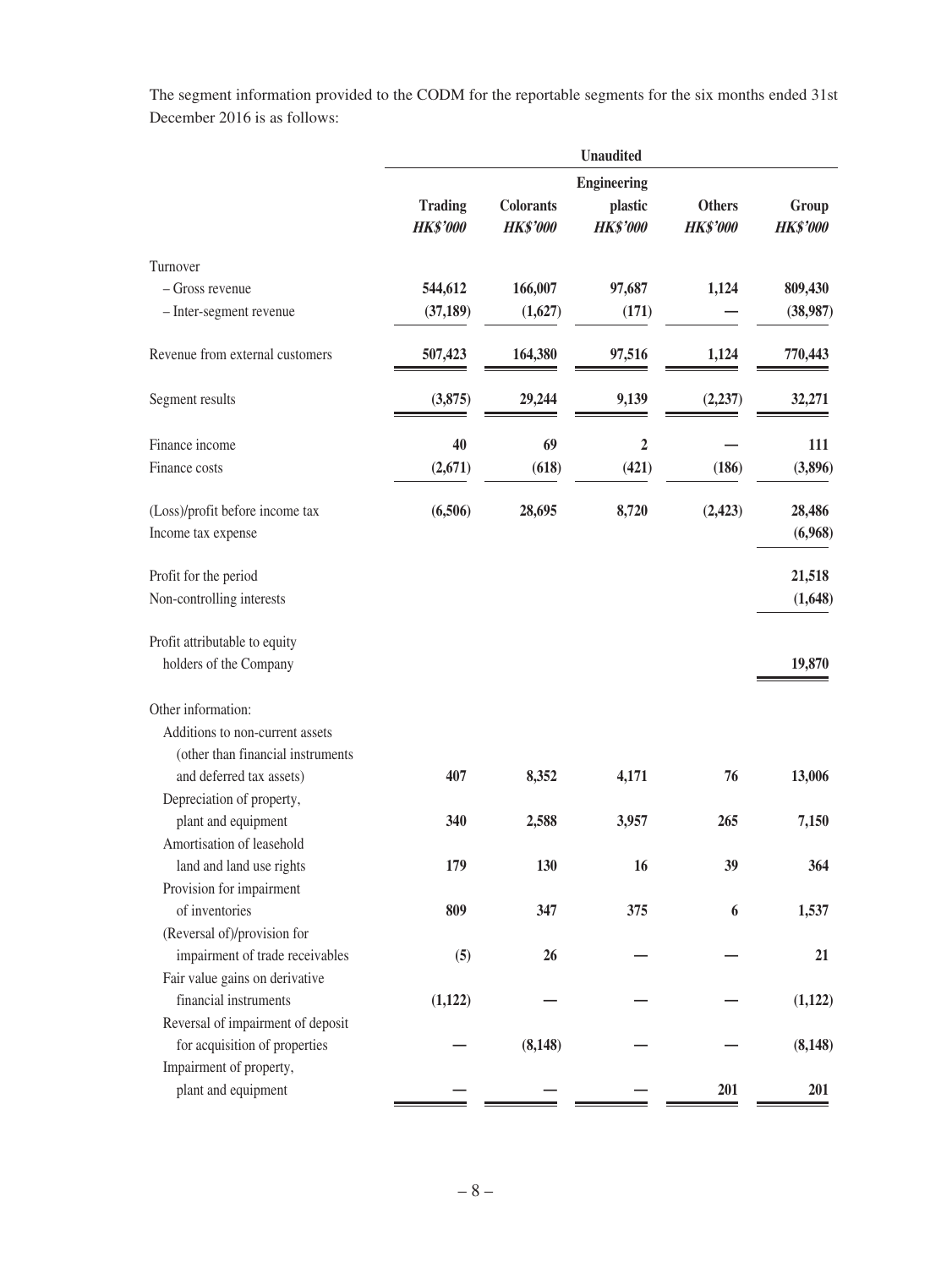The segment information provided to the CODM for the reportable segments as at 31st December 2016 is as follows:

|                                          |                                   |                                     | <b>Unaudited</b>                                        |                                  |                          |
|------------------------------------------|-----------------------------------|-------------------------------------|---------------------------------------------------------|----------------------------------|--------------------------|
|                                          | <b>Trading</b><br><b>HK\$'000</b> | <b>Colorants</b><br><b>HK\$'000</b> | <b>Engineering</b><br><i>plastic</i><br><b>HK\$'000</b> | <b>Others</b><br><b>HK\$'000</b> | Group<br><b>HK\$'000</b> |
| Segment assets                           | 346,546                           | 281,136                             | 144,508                                                 | 119,856                          | 892,046                  |
| Total assets                             |                                   |                                     |                                                         |                                  | 892,046                  |
| Segment liabilities<br><b>Borrowings</b> | (60, 730)<br>(256, 971)           | (29, 132)<br>(22, 346)              | (15,315)<br>(33,582)                                    | (4,706)<br>(8,736)               | (109, 883)<br>(321, 635) |
| <b>Total liabilities</b>                 |                                   |                                     |                                                         |                                  | (431,518)                |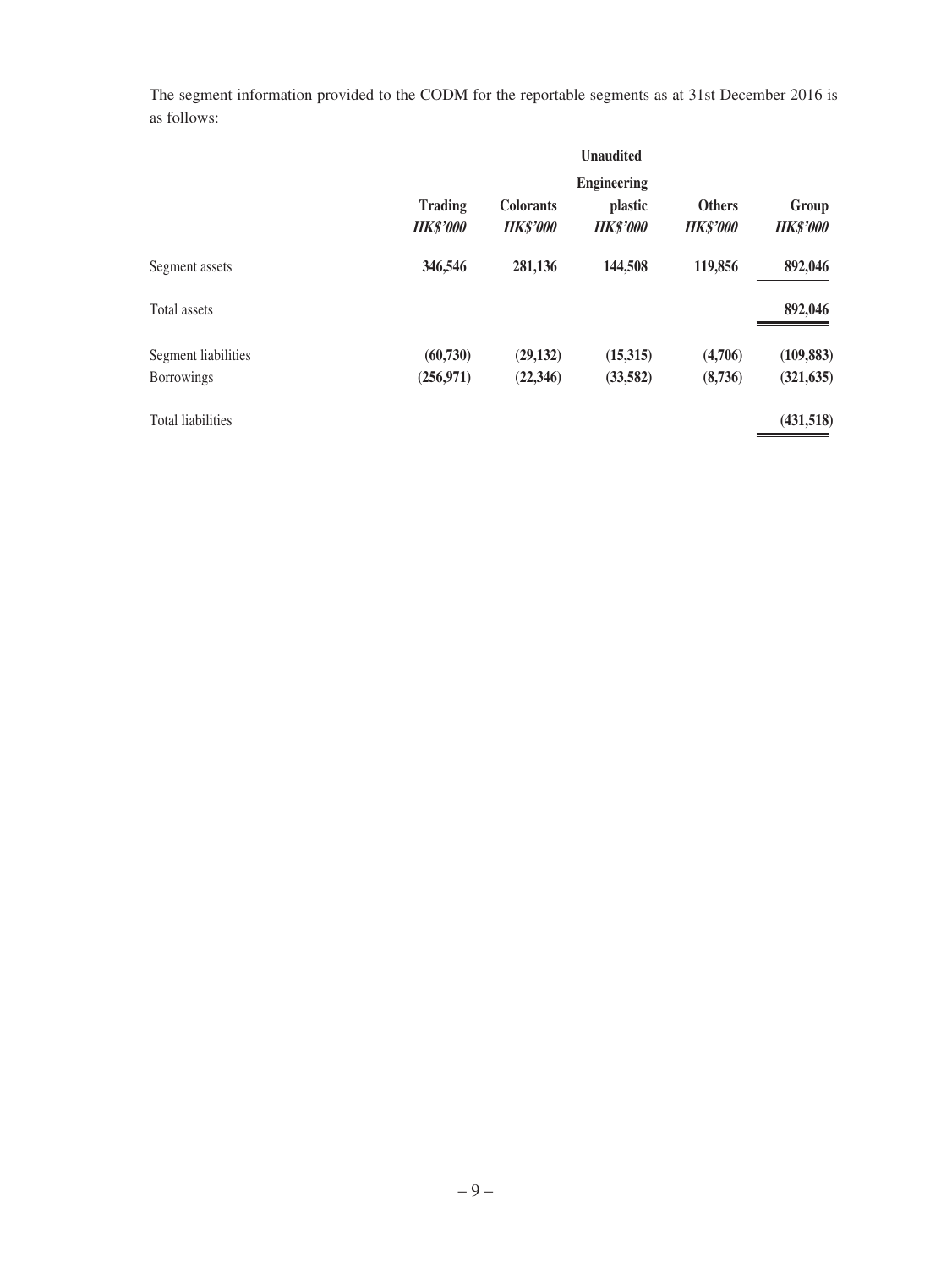The segment information provided to the CODM for the reportable segments for the six months ended 31st December 2015 is as follows:

|                                                                                        | Unaudited           |                       |                     |                    |                          |
|----------------------------------------------------------------------------------------|---------------------|-----------------------|---------------------|--------------------|--------------------------|
|                                                                                        | Engineering         |                       |                     |                    |                          |
|                                                                                        | Trading<br>HK\$'000 | Colorants<br>HK\$'000 | plastic<br>HK\$'000 | Others<br>HK\$'000 | Group<br><b>HK\$'000</b> |
| Turnover                                                                               |                     |                       |                     |                    |                          |
| - Gross revenue                                                                        | 591,665             | 189,896               | 101,466             | 1,832              | 884,859                  |
| - Inter-segment revenue                                                                | (36, 724)           | (1,903)               | (133)               | (39)               | (38, 799)                |
| Revenue from external customers                                                        | 554,941             | 187,993               | 101,333             | 1,793              | 846,060                  |
| Segment results                                                                        | (37, 975)           | 22,416                | 6,170               | (3,674)            | (13,063)                 |
| Finance income                                                                         | 43                  | 72                    | 3                   |                    | 118                      |
| Finance costs                                                                          | (3,238)             | (609)                 | (558)               | (168)              | (4, 573)                 |
| (Loss)/profit before income tax<br>Income tax expense                                  | (41, 170)           | 21,879                | 5,615               | (3,842)            | (17,518)<br>(6,070)      |
| Loss for the period                                                                    |                     |                       |                     |                    | (23, 588)                |
| Non-controlling interests                                                              |                     |                       |                     |                    | (1,017)                  |
| Loss attributable to equity holders<br>of the Company                                  |                     |                       |                     |                    | (24, 605)                |
| Other information:                                                                     |                     |                       |                     |                    |                          |
| Additions to non-current assets<br>(other than financial instruments                   |                     |                       |                     |                    |                          |
| and deferred tax assets)                                                               | 48                  | 2,258                 | 2,525               | 46                 | 4,877                    |
| Depreciation of property, plant<br>and equipment<br>Amortisation of leasehold land and | 392                 | 3,029                 | 5,291               | 412                | 9,124                    |
| land use rights<br>Provision for/(reversal of)                                         | 192                 | 139                   | 16                  | 39                 | 386                      |
| impairment of inventories                                                              | 1,882               | (675)                 | 460                 | (11)               | 1,656                    |
| Fair value losses from forward                                                         |                     |                       |                     |                    |                          |
| foreign exchange contracts<br>held for trading                                         | 15,880              |                       |                     |                    | 15,880                   |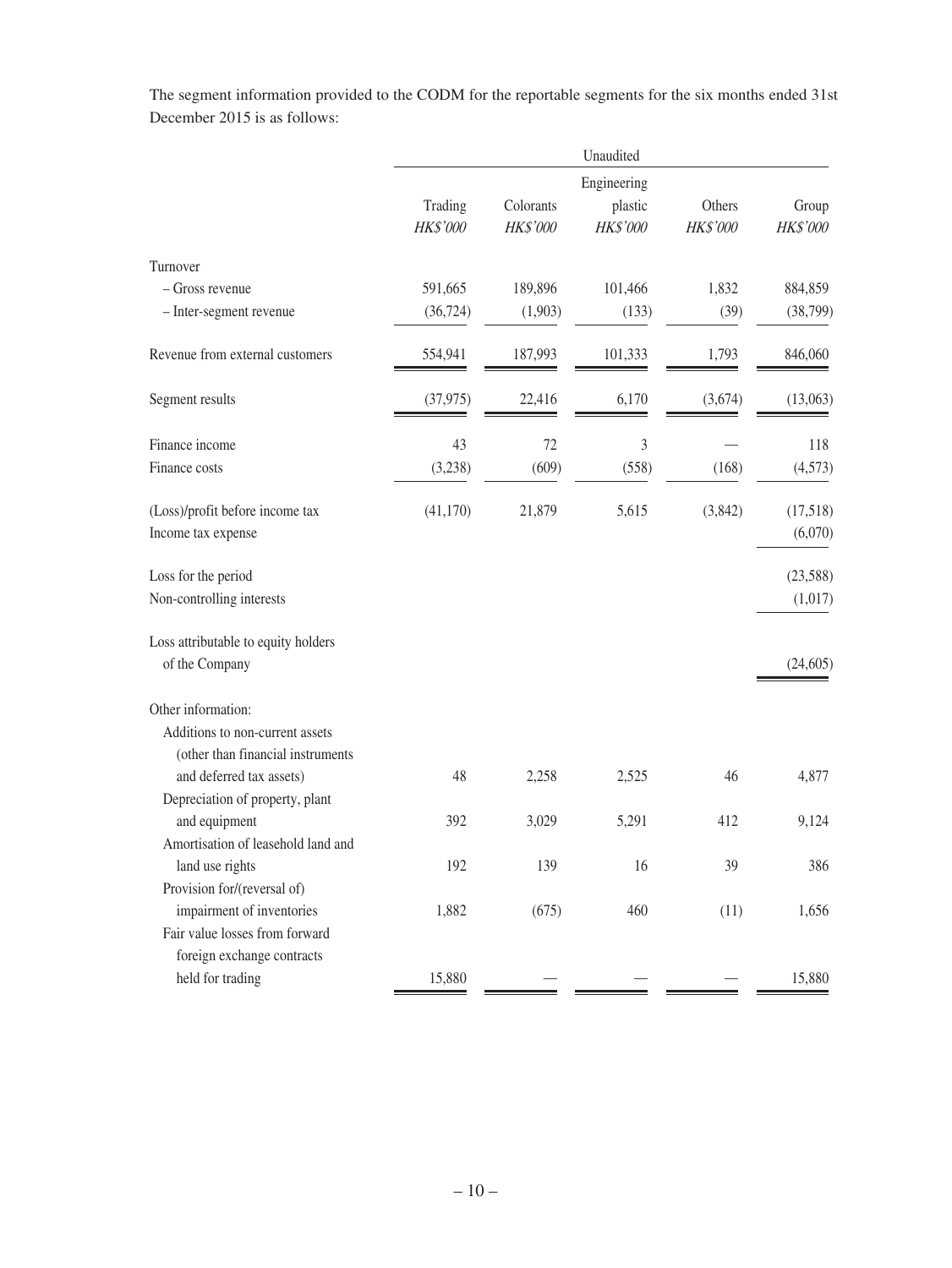The segment information provided to the CODM for the reportable segments as at 30th June 2016 is as follows:

|                          |                 |           | Audited   |          |                 |
|--------------------------|-----------------|-----------|-----------|----------|-----------------|
|                          | Engineering     |           |           |          |                 |
|                          | Trading         | Colorants | plastic   | Others   | Group           |
|                          | <b>HK\$'000</b> | HK\$'000  | HK\$'000  | HK\$'000 | <b>HK\$'000</b> |
| Segment assets           | 315,548         | 276,975   | 135,495   | 119,321  | 847,339         |
| Total assets             |                 |           |           |          | 847,339         |
| Segment liabilities      | (67,776)        | (29, 119) | (10, 835) | (3,045)  | (110,775)       |
| <b>Borrowings</b>        | (220, 568)      | (24,306)  | (28, 140) | (7,829)  | (280, 843)      |
| <b>Total liabilities</b> |                 |           |           |          | (391, 618)      |

The entity is domiciled in Hong Kong. The revenue from external customers from Hong Kong for the six months ended 31st December 2016 is approximately HK\$319,654,000 (2015: HK\$363,030,000) and the total of its revenue from external customers from other locations (mainly The People's Republic of China ("the PRC")) is approximately HK\$450,789,000 (2015: HK\$483,030,000).

At 31st December 2016, the total of non-current assets other than financial instruments and deferred income tax assets located in Hong Kong is approximately HK\$154,500,000 (30th June 2016: HK\$153,244,000) and the total of these non-current assets located in other locations (mainly the PRC) is approximately HK\$103,380,000 (30th June 2016: HK\$94,714,000).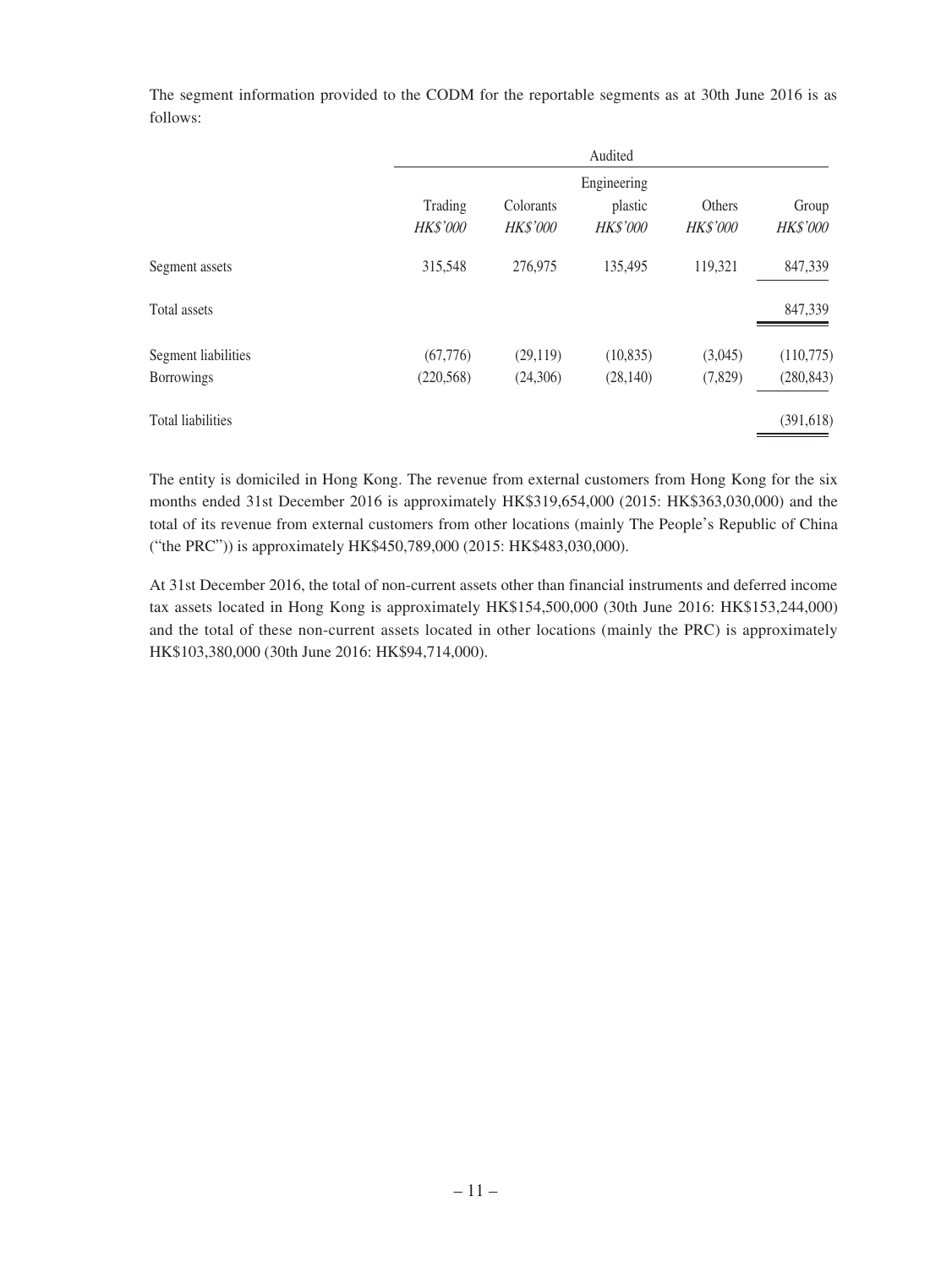## **4 Other gains/(losses), net**

| <b>Unaudited</b><br>Six months ended |                 |  |
|--------------------------------------|-----------------|--|
| 31st December                        |                 |  |
|                                      |                 |  |
| <b>HK\$'000</b>                      | <i>HK\$'000</i> |  |
| (636)                                | (3,075)         |  |
| 123                                  | 133             |  |
|                                      | 308             |  |
|                                      |                 |  |
| 1,122                                | (15,880)        |  |
| 331                                  |                 |  |
|                                      |                 |  |
| 8,148                                |                 |  |
| 708                                  | 1,143           |  |
| 9,796                                | (17,371)        |  |
|                                      | 2016            |  |

# **5 Operating profit/(loss)**

Operating profit/(loss) is stated after charging/(crediting) the following:

|                                                             | <b>Unaudited</b>                  |                 |
|-------------------------------------------------------------|-----------------------------------|-----------------|
|                                                             | Six months ended<br>31st December |                 |
|                                                             |                                   |                 |
|                                                             | 2016                              | 2015            |
|                                                             | <b>HK\$'000</b>                   | <b>HK\$'000</b> |
| Cost of inventories recognised as expenses included         |                                   |                 |
| in cost of sales                                            | 618,579                           | 702,901         |
| Depreciation of property, plant and equipment               | 7,150                             | 9,124           |
| Amortisation of leasehold land and land use rights          | 364                               | 386             |
| Operating lease rentals in respect of land and buildings    | 3,803                             | 4,761           |
| Employee benefit expenses, including                        |                                   |                 |
| Directors' emoluments                                       | 59,126                            | 61,521          |
| Provision for/(reversal of) impairment of trade receivables | 21                                | (345)           |
| Provision for impairment of inventories                     | 1,537                             | 1,656           |
| Gain on disposal of property, plant and equipment           | (123)                             | (133)           |
| Fair value (gains)/losses from forward foreign              |                                   |                 |
| exchange contracts held for trading                         | (1,122)                           | 15,880          |
| Fair value gains on investment properties                   | (331)                             |                 |
| Impairment of property, plant and equipment                 | 201                               |                 |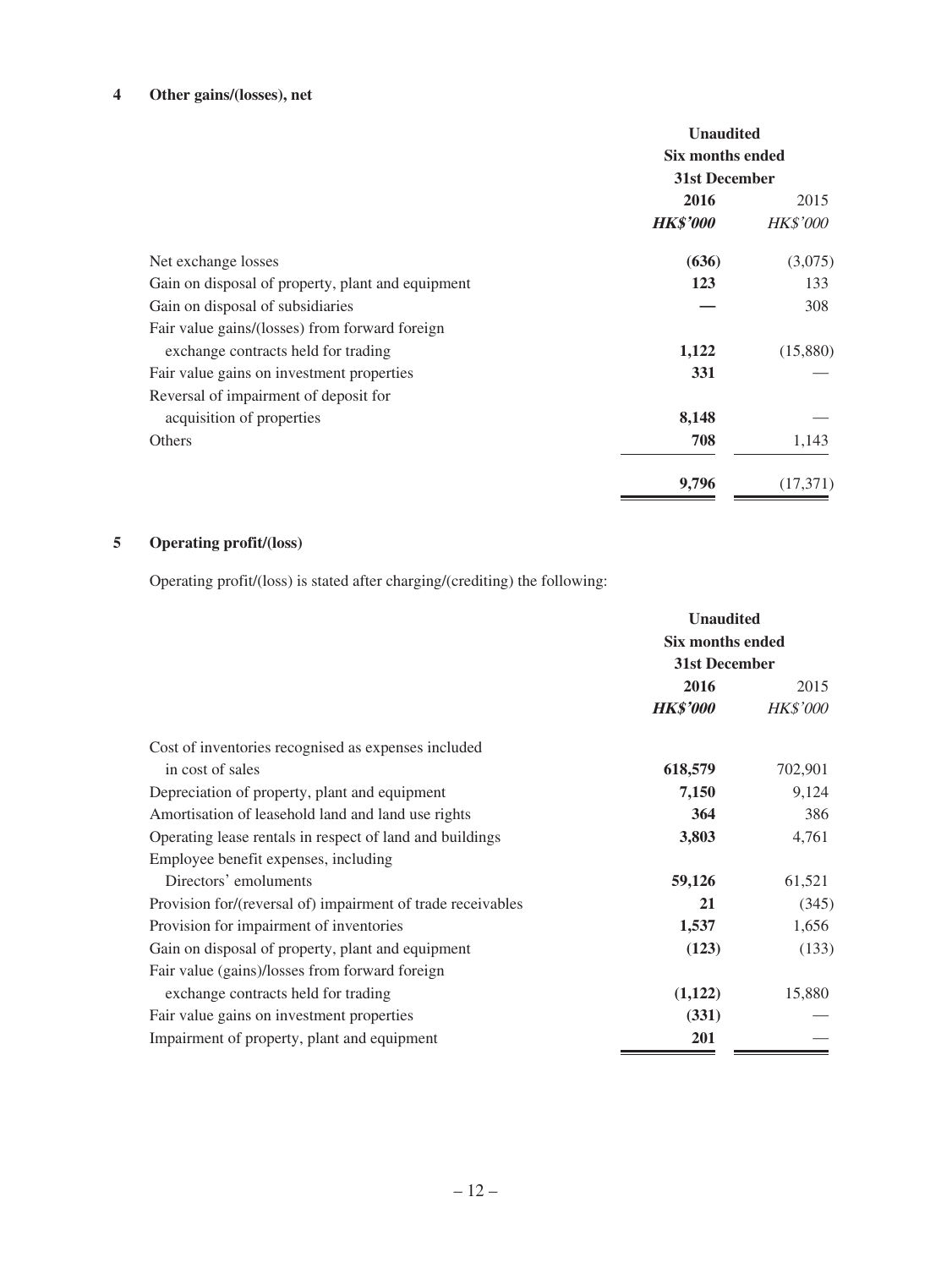#### **6 Finance income and costs**

|                                              | <b>Unaudited</b><br>Six months ended<br>31st December |                 |
|----------------------------------------------|-------------------------------------------------------|-----------------|
|                                              |                                                       |                 |
|                                              | 2016                                                  | 2015            |
|                                              | <b>HK\$'000</b>                                       | <b>HK\$'000</b> |
| Finance income:                              |                                                       |                 |
| - Interest income from bank deposits         | 111                                                   | 118             |
| Finance costs:                               |                                                       |                 |
| - Interest on bank borrowings wholly         |                                                       |                 |
| repayable within five years                  | (4,983)                                               | (5,963)         |
| - Net exchange gains on financing activities | 1,087                                                 | 1,390           |
|                                              | (3,896)                                               | (4,573)         |
| Finance costs, net                           | (3,785)                                               | (4, 455)        |

#### **7 Income tax expense**

Hong Kong profits tax has been provided for at the rate of 16.5% (2015: 16.5%) on the estimated assessable profit for the period. Income tax on the Group's subsidiaries established and operate in the PRC has been calculated on the estimated assessable profit for the period at the rates of taxation as applicable to the relevant subsidiaries.

The amount of income tax charged to the interim consolidated income statement represents:

|                            | <b>Unaudited</b><br>Six months ended<br>31st December |                 |
|----------------------------|-------------------------------------------------------|-----------------|
|                            |                                                       |                 |
|                            |                                                       |                 |
|                            | 2016                                                  | 2015            |
|                            | <b>HK\$'000</b>                                       | <b>HK\$'000</b> |
| Current income tax         |                                                       |                 |
| - Hong Kong profits tax    | 933                                                   | 972             |
| - PRC corporate income tax | 5,772                                                 | 4,296           |
|                            | 6,705                                                 | 5,268           |
| Deferred income tax        | 263                                                   | 802             |
|                            | 6,968                                                 | 6,070           |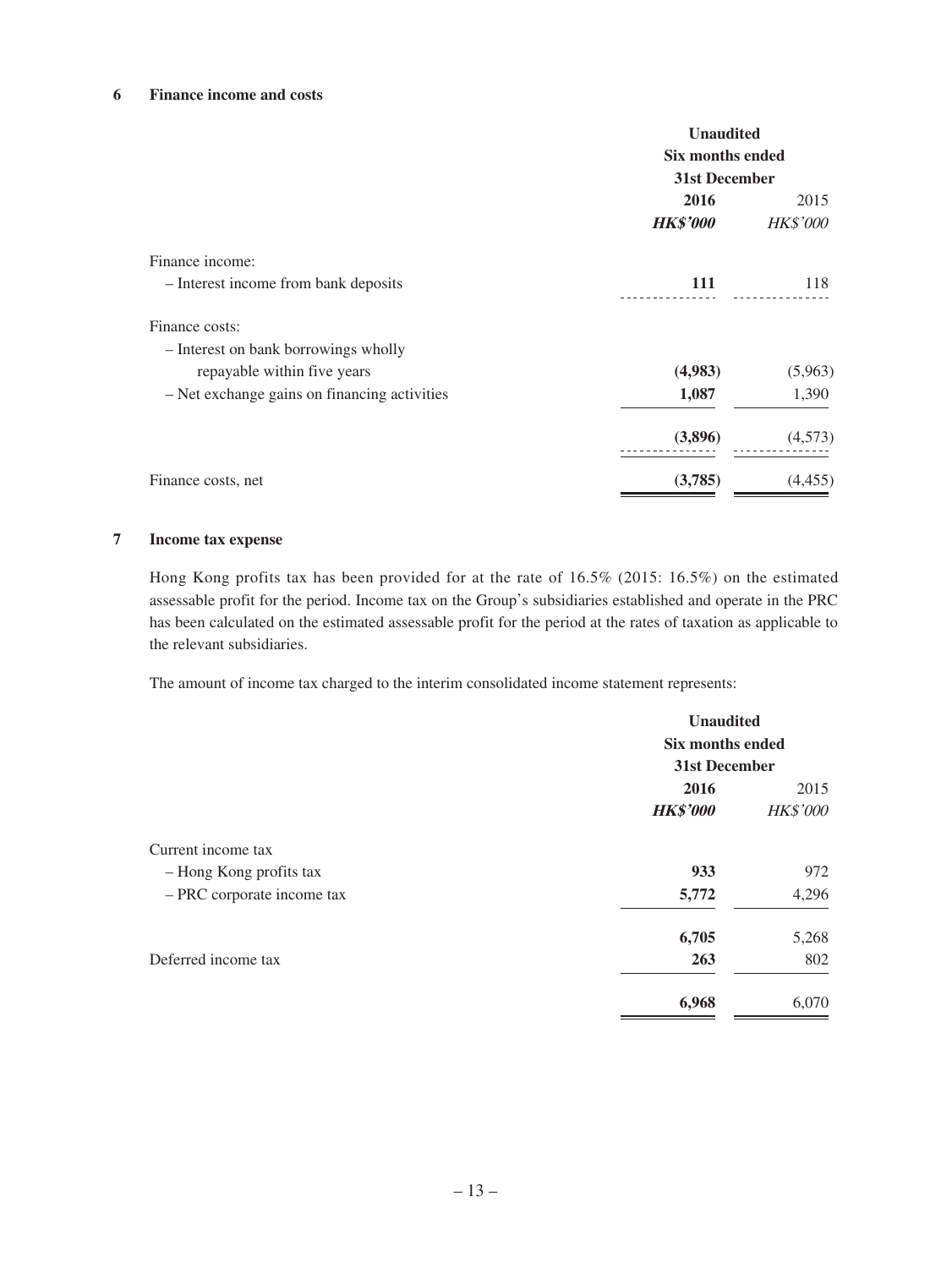#### **8 Dividends**

On 27th February 2017, the Directors declared an interim dividend of HK1.0 cent per share, totaling HK\$3,692,000 for the six months ended 31st December 2016.

On 27th September 2016, the Directors resolved not to declare any final dividend for the year ended 30th June 2016.

On 19th November 2015, the Directors declared a final dividend of HK1.0 cent per share, totaling HK\$3,692,000 for the year ended 30th June 2015, which was paid during the six months ended 31st December 2015.

#### **9 Earnings/(loss) per share**

The calculation of basic earnings/(loss) per share is based on the profit attributable to equity holders of the Company for the period of HK\$19,870,000 (2015: loss attributable to equity holders of HK\$24,605,000) and 369,200,000 (2015: 369,200,000) ordinary shares in issue during the period.

Dilutive earnings/(loss) per share for the period ended 31st December 2016 and 2015 equal basic earnings/ (loss) per share as there was no dilutive potential ordinary share as at the period ended 31st December 2016 and 2015.

#### **10 Trade and bills receivables**

|                                               | <b>Unaudited</b> | Audited         |
|-----------------------------------------------|------------------|-----------------|
|                                               | 31st December    | 30th June       |
|                                               | 2016             | 2016            |
|                                               | <b>HK\$'000</b>  | <b>HK\$'000</b> |
| Trade receivables                             | 233,840          | 222,098         |
| Less: provision for impairment of receivables | (4,614)          | (4,738)         |
|                                               | 229,226          | 217,360         |
| Bills receivables                             | 30,268           | 30,726          |
|                                               | 259,494          | 248,086         |
|                                               |                  |                 |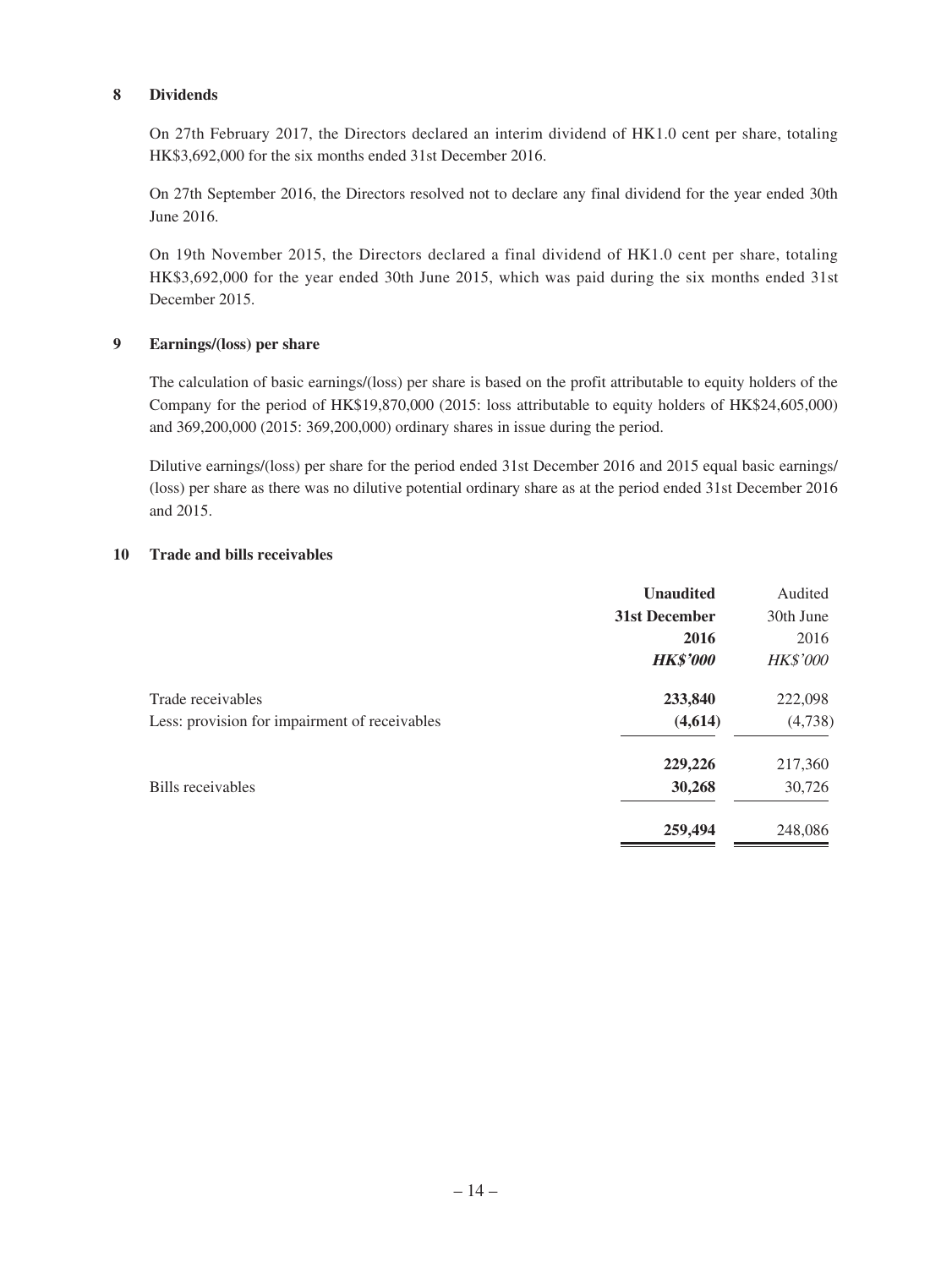At 31st December 2016, the aging analysis of trade receivables, based on invoice date, is as follows:

|               | <b>Unaudited</b> | Audited         |
|---------------|------------------|-----------------|
|               | 31st December    | 30th June       |
|               | 2016             | 2016            |
|               | <b>HK\$'000</b>  | <b>HK\$'000</b> |
| Below 90 days | 214,102          | 201,736         |
| 91-180 days   | 11,290           | 11,478          |
| Over 180 days | 8,448            | 8,884           |
|               | 233,840          | 222,098         |

The majority of the Group's sales are with credit terms of 30 to 90 days. The remaining amounts are on letter of credit or documents against payment.

Bill receivables are mainly with maturity period of within 180 days.

At 31st December 2016, there are bills of exchange HK\$11,897,000 (30th June 2016: HK\$20,594,000) transferred to banks with recourse in exchange for cash. The transactions had been accounted for as collateralised bank advances.

#### **11 Trade payables**

At 31st December 2016, the aging analysis of trade payables, based on invoice date, is as follows:

|               | <b>Unaudited</b> | Audited         |
|---------------|------------------|-----------------|
|               | 31st December    | 30th June       |
|               | 2016             | 2016            |
|               | <b>HK\$'000</b>  | <b>HK\$'000</b> |
| Below 90 days | 64,821           | 71,615          |
| 91-180 days   | <b>111</b>       | 172             |
| Over 180 days | 1,030            | 1,088           |
|               | 65,962           | 72,875          |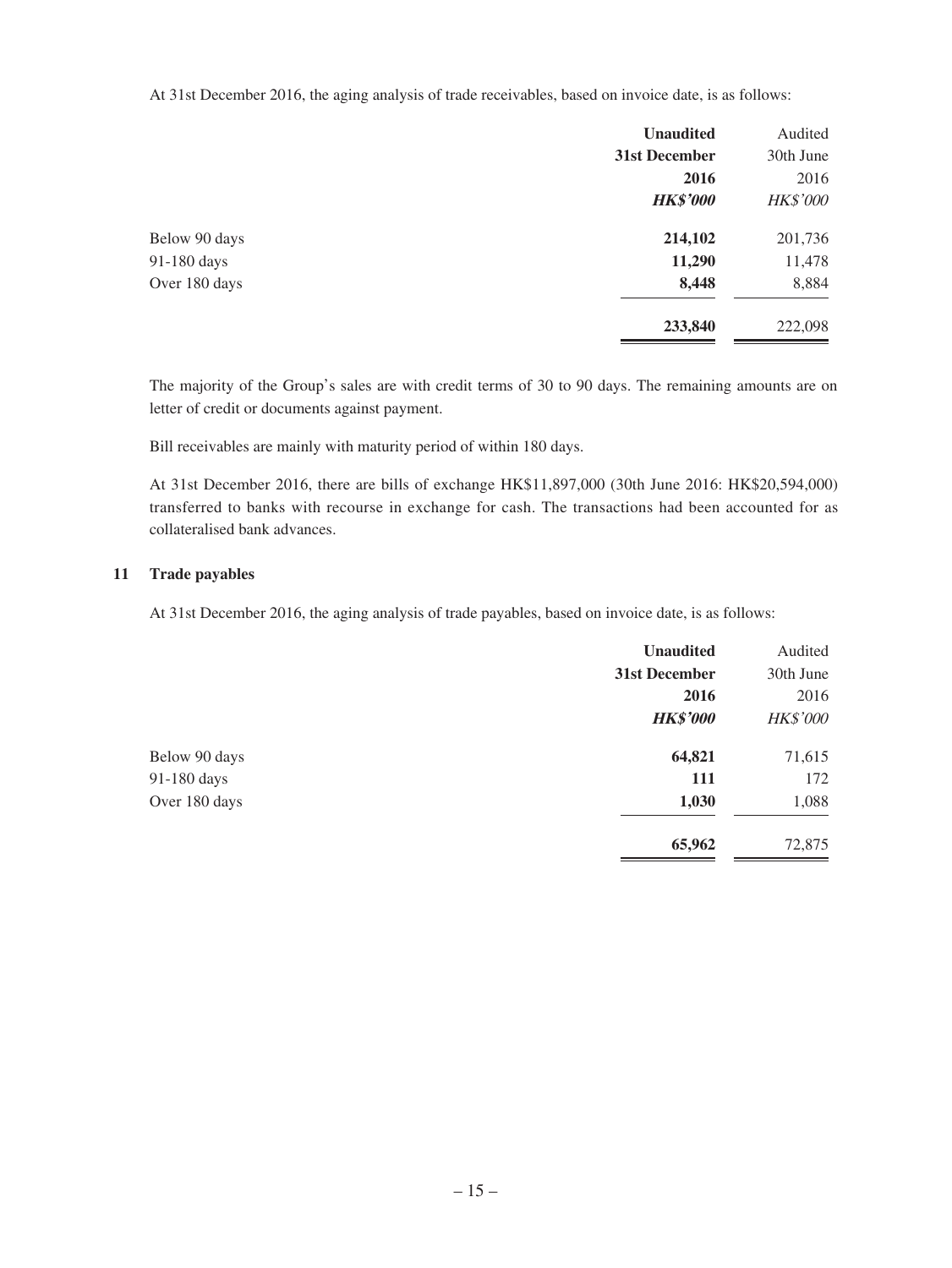### **INTERIM DIVIDEND**

The Directors are pleased to declare an interim dividend of Hong Kong 1.0 cent per share for the six months ended 31st December 2016 to members whose names appear on the Register of Members on 24th March 2017. The dividend will be paid on or before 6th April 2017.

## **CLOSURE OF REGISTER OF MEMBERS**

The Register of Members of the Company will be closed from Wednesday, 22nd March 2017 to Friday, 24th March 2017 (both dates inclusive) during which period no transfer of shares will be registered. In order to qualify for the interim dividend, all properly completed transfer forms accompanied by the relevant share certificates must be lodged with the Company's Branch Share Registrar in Hong Kong, Union Registrars Limited, Suites 3301-04, 33/F., Two Chinachem Exchange Square, 338 King's Road, North Point, Hong Kong not later than 4:00 p.m. on Tuesday, 21st March 2017.

## **MANAGEMENT DISCUSSION AND ANALYSIS**

#### BUSINESS REVIEW

In 2016, the Chinese economy grew slower and the Renminbi depreciation continued, then there were the Brexit and Donald Trump becoming President of the United States. These trends and happenings weighed on global market confidence and brought uncertainties to the Group's development. For the six months ended 31st December 2016, the Group' s total turnover was HK\$770,443,000, declined by 8.9% year-on-year.

Nevertheless, with its operating strategy of developing and selling higher margin products and carefully selecting customers continuing to bear fruit, the Group reported an improved business performance. Gross profit grew by 10.6% to HK\$109,224,000, while gross profit margin increased from 11.7% to 14.2% year-on-year. And the Group managed to turn around its core businesses in the first half year by implementing strict cost control measures to lower administrative and distribution expenses as well as borrowing costs. Adding the reversal of impairment of deposit for the completion of acquisition of properties, profit attributable to equity holders of the Company was HK\$19,870,000 (2015: loss attributable to equity holders of the Company: HK\$24,605,000) and basic earnings per share was HK5.38 cents (2015: loss per share: HK6.66 cents).

To reward shareholders for their unwavering support, the Board of Directors (the [Board]) recommended the payment of an interim dividend of HK1.0 cent per share (2015: no interim dividend paid).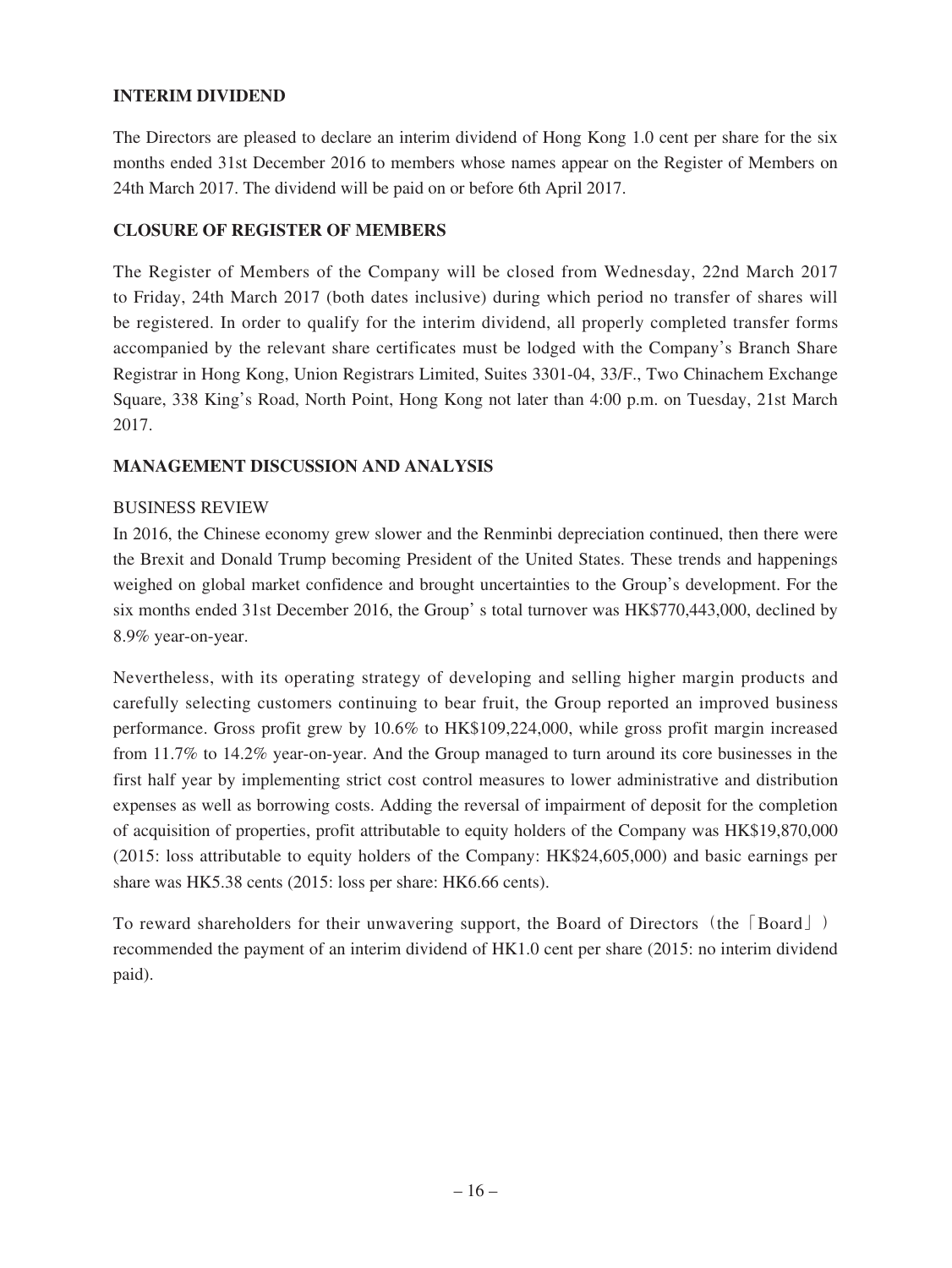Among the Group's three major businesses, the engineering plastics business afforded the most satisfactory performance. Although the segmental turnover was down by 3.8% to HK\$97,516,000 against the same period last year, the strategic move made by the Group to transform its sales model started to bring the harvest. The Group was able to win more new customers including major overseas high-end toy and household goods brands during the period, hence secured new profit streams. The segment's gross profit margin increased by 4.6 percentage points year-on-year and profit before taxation also rose by 55.3% year-on-year. These products are required to comply with more stringent international safety standards thus have a higher entry barrier. Hence, the Group has an advantage over its peers. The Group has top-notch technological edges in production that allow it to meet customers' product specifications and provide better quality, high-tech and high value-added products, all conducive to fortifying its position in the industry. With the market placing more and more importance on safety of toys and household goods, related new regulations and safety requirements are expected to become more demanding. The Group' s ability to deliver high quality products will give it the competitive advantage to continue to expand its customer base and find new revenue streams.

Selling mainly to domestic customers, the colorants, pigments and compounded plastic resin business segment had steady performance during the review period, with turnover down by 12.6% year-onyear to HK\$164,380,000. However, with the Group focused on developing high-margin products, gross profit margin of the segment rose by 2.6 percentage points when compared with the last corresponding period and profit before taxation was HK\$28,695,000. During the review period, the Group continued to invest in the market and product development for medical application-related packaging and automobile-related products and services, an initiative yet to bring a significant return. On the other hand, effort to tap the potential of such contemporary products as smartphones, smart electronic healthcare products and drones of growing popularity has enabled the Group to expand related clienteles. The Group believes the surfacing of user experience oriented new products enabled by Augmented Reality (AR), Virtual Reality (VR) and Internet of Things (IoT) technologies has given technologies in those realms very promising development prospects. These technologies developing at rocket speed are pushing up the market expectation of the technologies themselves and the quality of the new products and associated devices. The Group hopes to further cooperate with mid-range to high-end smartphone clients in China, with the aim of gaining a bigger market share.

Impacted by the weak Chinese economy, the turnover of the plastics trading business declined by 8.6% to HK\$507,423,000. During the review period, the Group found more high potential customers including internationally renowned fast food restaurants via liaising with them directly regarding supplying raw materials to their designated premiums manufacturers. The move has not only enabled the Group to secure large scale, long-term and stable orders complementary to its strict credit management policy, but has also poised it for exploring business with other premiums manufacturers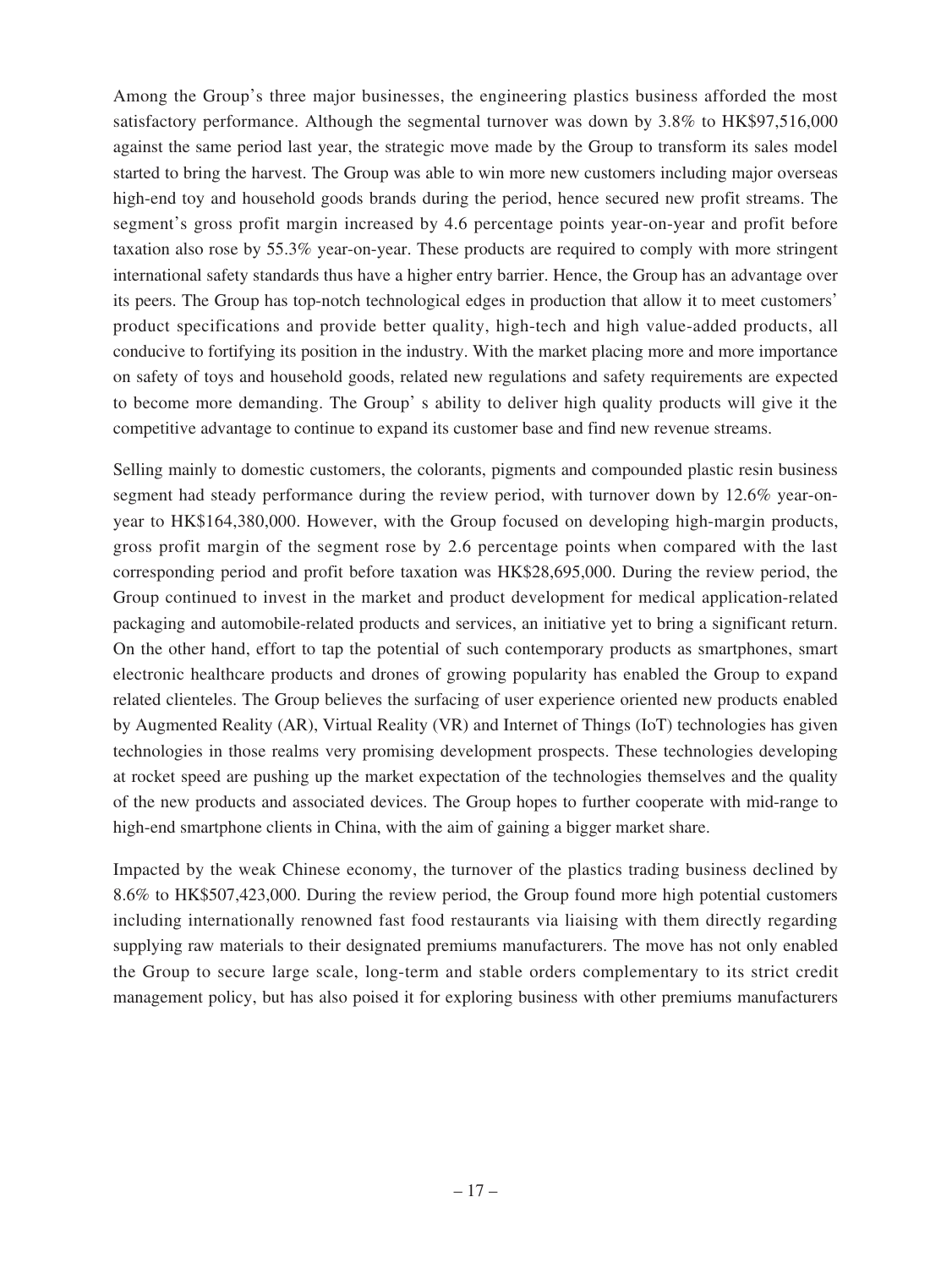and broadening its customer base. In addition, the change to selling higher margin specialised raw materials as demanded by customers resulted in a 2.4 percentage points growth in gross profit margin and loss before taxation of the segment markedly narrowed to HK\$6,506,000. With Renminbi exchange rate stabilising and prices of plastic raw material climbing steadily in the past few months, the Group expects customers to change from being conservative to more aggressive in placing purchase orders. The Group will capitalise on its competitive advantages and development strategy of focusing on high-margin products so that it may seize development opportunities in both domestic and overseas markets.

### PROSPECTS

Looking at 2017, countries in the Organisation of the Petroleum Exporting Countries ("OPEC") and non-OPEC countries have agreed to decrease production. The management believes oil price will remain stable and that will push up demand for and prices of industrial raw materials. The management is cautiously optimistic about the Group's future development. It will continue to adhere to the development direction of focusing on high-tech and high-margin products, embracing such acts as technological exchange with overseas high-tech suppliers and customers. The Group believes its top quality products will allow the Group to stand out among its peers and maintain stronger bargaining power on product price. It will also explore markets with room for growth by keeping in close partnership with the International Colour Alliance and widening customer sources using various channels. The two-pronged approach will help enhance the Group's overall profitability.

As for cost control, the Group will keep studying different ways and means to keep the cost down and strictly implement cost control measures already in place. It will also bring in more automated production equipment and expand production lines to lower labour costs and boost production capacity, so as to achieve greater economies of scale for supporting the Group's long-term development.

Facing a global economy still fraught with challenges, the Group will keep a close watch on market conditions. The Group is confident of standing out in the market at the brace of its unique business development strategy and first mover advantage in the industry. It will continue to adopt a professional and pragmatic yet proactive approach in striving for a long-term sustainable growth and to present lucrative rewards to shareholders.

### **LIQUIDITY AND FINANCIAL RESOURCES**

The Group generally finances its operations with internally generated cashflow and banking facilities provided by its principal bankers. As at 31st December 2016, the Group has available aggregate bank loan facilities of approximately HK\$475,855,000 of which HK\$321,635,000 have been utilised and were secured by corporate guarantee issued by the Group and legal charges on certain leasehold land and buildings, investment properties and machinery and equipment in the PRC and Hong Kong owned by the Group. The Group's cash and bank balances as at 31st December 2016 amounted to approximately HK\$92,134,000. The Group's gearing ratio as at 31st December 2016 was approximately 73%, based on the total bank borrowings of approximately HK\$321,635,000 and the shareholders' funds of approximately HK\$440,379,000.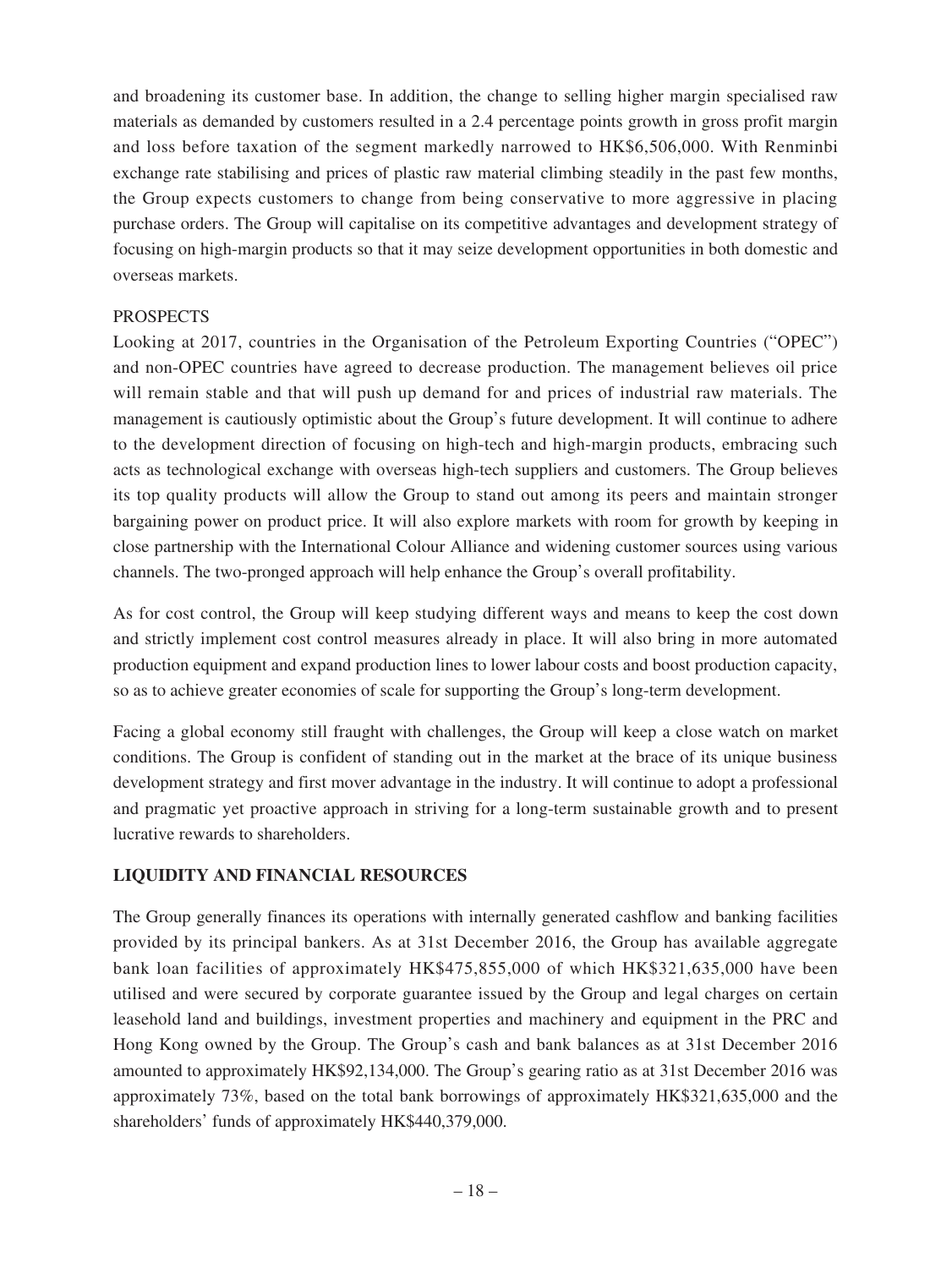## **FOREIGN EXCHANGE RISK**

The Group's bank borrowings and cash and cash equivalents are primarily denominated in Hong Kong dollars, Renminbi and US dollars. The Group's purchases were principally denominated in US dollars. The Group closely monitors currency fluctuations and manages its exchange risk by entering into forward exchange contracts from time to time.

As at 31st December 2016, the Group did not have any outstanding forward foreign exchange contracts mainly to purchase US dollars and Renminbi.

## **EMPLOYEE INFORMATION**

As at 31st December 2016, the Group employed a total of approximately 700 full-time employees. The Group's emolument policies are formulated on the performance of individual employees and are reviewed annually. The Group has an incentive scheme which is geared to the profit of the Group and the performance of its employees, as an incentive to motivate its employees to increase their contribution to the Group. The Group also provides social and medical insurance coverage, and provident fund scheme (as the case may be) to its employees depending on the location of such employees.

## **PURCHASE, SALE AND REDEMPTION OF THE COMPANY'S LISTED SECURITIES**

The Company has not redeemed any of its shares during the period. Neither the Company nor any of its subsidiaries has purchased or sold any of the Company's listed securities during the period.

# **COMPLIANCE WITH THE MODEL CODE FOR SECURITIES TRANSACTIONS BY DIRECTORS**

The Company has adopted a code of conduct regarding Directors' securities transactions on terms no less exacting than the required standard set out in the Model Code for Securities Transactions by Directors of Listed Companies (the "Model Code") set out in Appendix 10 to the Rules Governing the Listing of Securities (the "Listing Rules") on The Stock Exchange of Hong Kong Limited (the "Stock Exchange"). Having made specific enquiry to all Directors of the Company, all Directors have confirmed that they had complied with the required standard set out in the Model Code and the Company's code of conduct regarding Directors' securities transactions during the period.

# **CORPORATE GOVERNANCE PRACTICE**

The Company is committed to the establishment of good corporate governance practices and procedures which serve as an important element of risk management throughout the growth and expansion of the Company. The Company emphasises on maintaining and carrying out sound, solid and effective corporate governance principles and structures.

The Company has complied with all the applicable code provisions as set out in Corporate Governance Code and Corporate Governance Report to the Appendix 14 of the Listing Rules (the "CG Code") throughout the six months ended 31st December 2016, except for the deviation as mentioned below.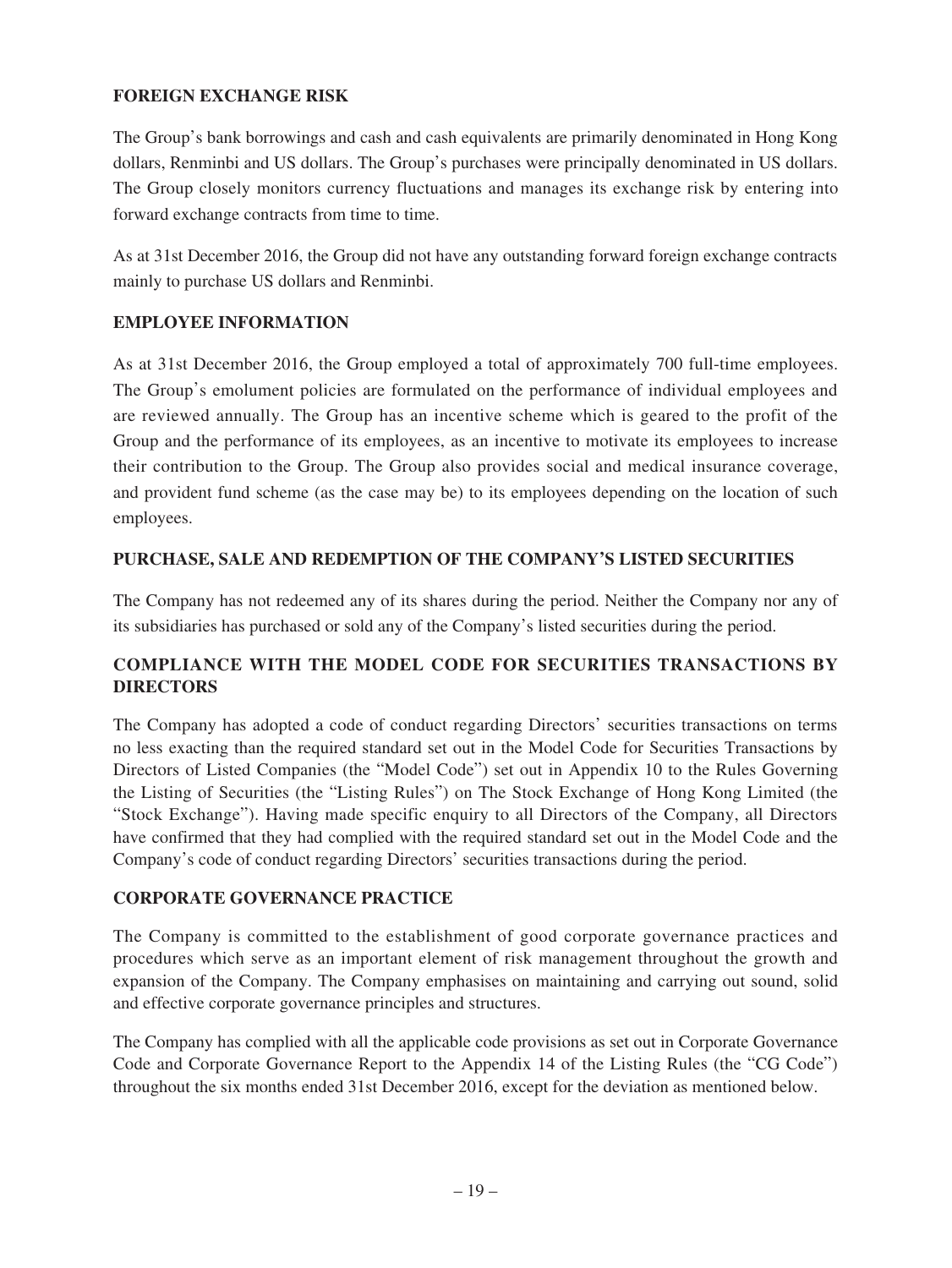According to the code provision A.2.1 of the CG Code, the roles of chairman and chief executive should be separate and should not be performed by the same individual. Up to the date of this interim report, the Board has not appointed any individual to be the chief executive. The roles of the chief executive have been performed collectively by all the executive directors, including the chairman, of the Company. The Board considers that this arrangement allows contributions from all executive directors with different expertise and is beneficial to the continuity of the Company's policies and strategies. Going forward, the Board will periodically review the effectiveness of this arrangement and considers appointing an individual to chief executive when it thinks appropriate.

For the purpose of further enhancing the risk management and internal control systems, the Company has engaged an external consultant to carry out an on-going project to conform the compliance with the revised CG Code. The Board of Directors has reviewed the effectiveness of the system of internal control of the Company and its subsidiaries with no material issues noted.

# **NOMINATION COMMITTEE**

The Company has formulated written terms of reference for the nomination committee of the Company (the "Nomination Committee") in accordance with the requirements of the Stock Exchange. The Nomination Committee consists of all independent non-executive Directors, namely Mr HO Wai Chi, Paul, Mr CHAN Dit Lung and Mr CHING Yu Lung and an executive Director, Mr HUI Sai Chung.

The Nomination Committee is responsible for reviewing the structure, size and composition of the Board (including the skills, knowledge and experience) on a regular basis and make recommendations to the Board regarding any proposed changes; identifying individuals suitably qualified to become Board members and select or make recommendations to the Board on the selection of, individuals nominated for directorships; assessing the independence of independent non-executive Directors; and making recommendations to the Board on relevant matters relating to the appointment or reappointment of Directors and succession planning for Directors. The Nomination Committee would review the Board's composition from time to time where Board diversity would be considered from a number of aspects, including but not limited to gender, age, cultural and education background, ethnicity, professional experience, skills, knowledge and length of services. The Nomination Committee meets at least once a year to assess the structure, size and composition of the Board.

### **AUDIT COMMITTEE**

The Company has formulated written terms of reference for the audit committee of the Company (the "Audit Committee") in accordance with the requirements of the Stock Exchange. The Audit Committee consists of all independent non-executive Directors, namely Mr HO Wai Chi, Paul, Mr CHAN Dit Lung and Mr CHING Yu Lung.

The principal duties of the Audit Committee are to ensure the objectivity and credibility of financial reporting and internal control procedures as well as to maintain an appropriate relationship with the external auditor of the Company. The terms of reference of the Audit Committee are aligned with the recommendations set out in "A Guide for Effective Audit Committees" issued by the Hong Kong Institute of Certified Public Accountants and Listing Rules.

The Audit Committee has reviewed with management the accounting principles and practices adopted by the Group and discussed internal controls and financial reporting matters including a review of the unaudited condensed consolidated interim financial information for the six months ended 31st December 2016 with the Directors.